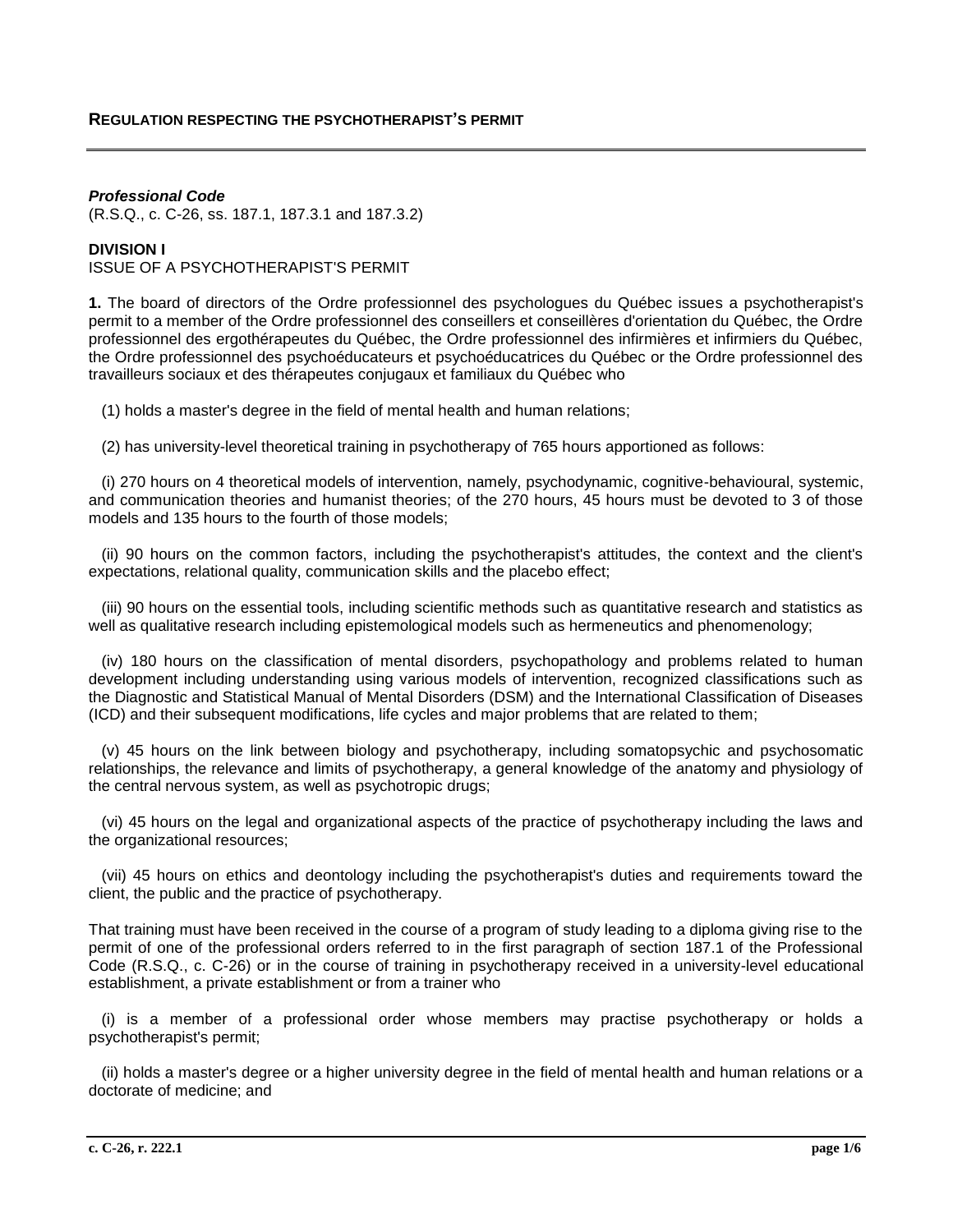(iii) has 5 years of clinical experience in at least 1 of the 4 theoretical models of intervention;

 (3) has successfully completed a supervised training period related to at least 1 of the 4 theoretical models of intervention referred to in subparagraph *i* of the first paragraph of paragraph 2 involving a minimum of

 (i) 300 hours of direct treatment with at least 10 clients, each client having received a direct treatment of at least 10 hours;

(ii) 100 hours of individual supervision; and

 (iii) 200 hours devoted to other activities related to the practice of psychotherapy, such as group supervision, the transcription and writing of notes in records, general case management and directed readings.

The training is supervised by a person who

(i) is a physician or psychologist or holds a psychotherapist's permit;

 (ii) holds a master's degree or a higher university degree in the field of mental health and human relations or a doctorate of medicine;

(iii) has 5 years of clinical experience in at least 1 of the 4 theoretical models of intervention; and

(iv) has training in supervision.

O.C. 527-2012, s. 1.

#### **DIVISION II**

CONDITIONS FOR USING THE TITLE OF PSYCHOTHERAPIST

**2.** Physicians or psychologists who use the title of psychotherapist must ensure that it is preceded by their reserved title.

Holders of a psychotherapist's permit must use the title of psychotherapist and ensure that such title is preceded by their reserved title.

O.C. 527-2012, s. 2.

## **DIVISION III**

FRAMEWORK FOR CONTINUING EDUCATION REQUIREMENTS

**3.** Physicians or psychologists who practise psychotherapy and holders of a psychotherapist's permit must accumulate at least 90 hours of continuing education in psychotherapy over a 5-year period.

Physicians must choose continuing education activities from among the continuing education activities in psychotherapy adopted by the Collège des médecins du Québec.

Psychologists and holders of a psychotherapist's permit must choose continuing education activities from among those provided for in the program of continuing education activities in psychotherapy adopted by the Ordre des psychologues du Québec.

O.C. 527-2012, s. 3.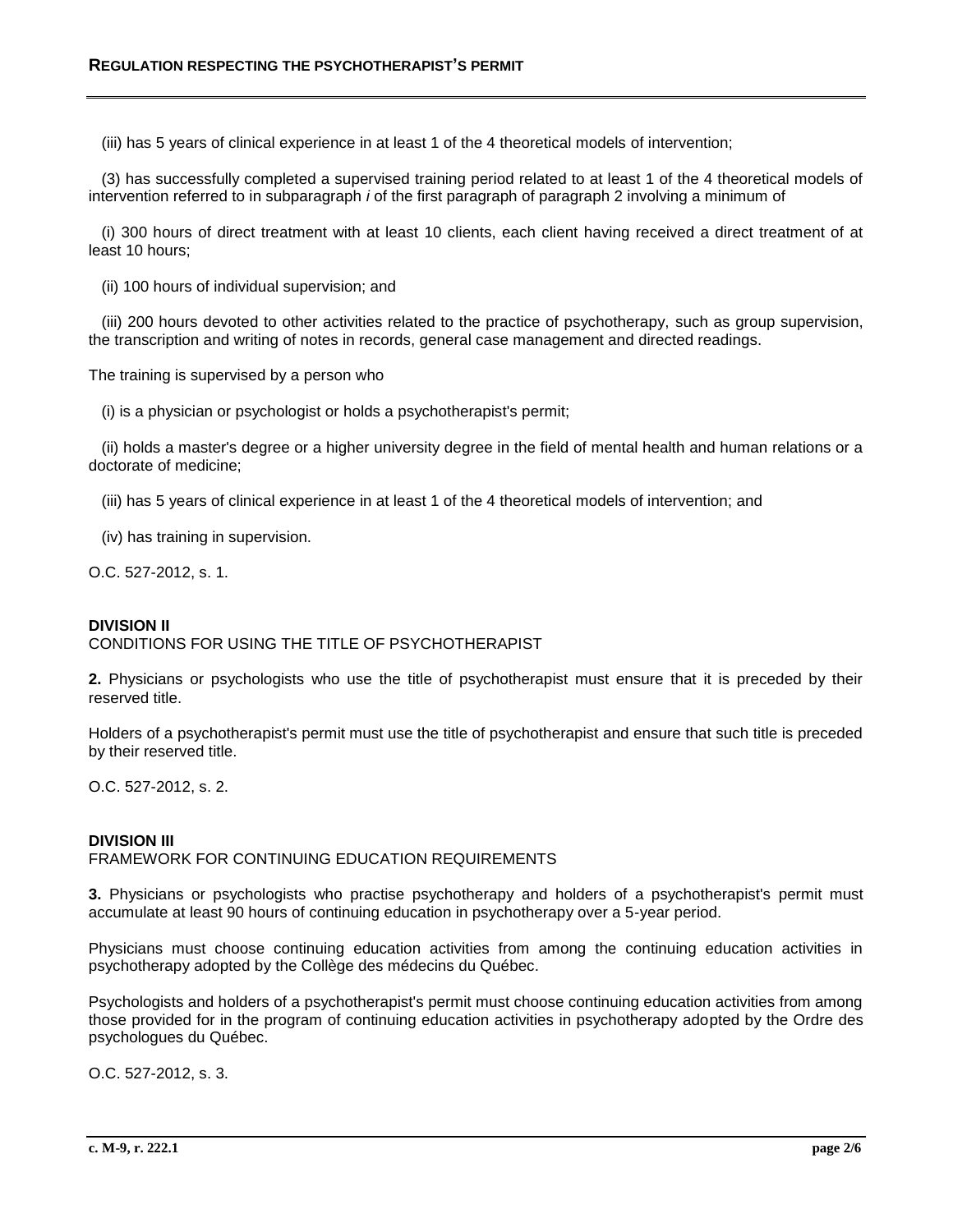**4.** Physicians, psychologists and holders of a psychotherapist's permit are exempted from the obligation to participate in a psychotherapy training activity if they demonstrate that it is impossible for them to participate.

O.C. 527-2012, s. 4.

**5.** The Collège des médecins du Québec restricts the right to practise psychotherapy of a physician who has not fulfilled his or her obligation to take continuing education until the physician provides the Collège with proof that the obligation has been fulfilled.

The Ordre des psychologues du Québec restricts the right to practise psychotherapy of a psychologist who has not fulfilled his or her obligation to take continuing education until the psychologist provides the Order with proof that the obligation has been fulfilled.

The Ordre des psychologues du Québec suspends the psychotherapist's permit of the holder who has not fulfilled his or her obligation to take continuing education until the holder provides the Order with proof that the obligation has been fulfilled.

O.C. 527-2012, s. 5.

### **DIVISION IV**

## INTERVENTIONS THAT DO NOT CONSTITUTE PSYCHOTHERAPY

**6.** The following interventions do not constitute psychotherapy within the meaning of the second paragraph of section 187.1 of the Professional Code (R.S.Q., c. C-26):

 (1) accompaniment and support of a person through regular or sporadic meetings, so that the person may express his or her difficulties. In such a context, the professional or intervener may give advice or make recommendations;

 (2) support intervention to support a person so that the person may maintain and consolidate acquired skills and adaptation strategies by targeting strengths and resources through regular or sporadic meetings or activities. The intervention includes reassuring, advising and providing information related to the person's condition or the experienced situation;

 (3) conjugal and family intervention designed to promote and support the optimal functioning of the couple or family by means of interviews that often involve all the family members. Such intervention is intended to change the factors in the functioning of the family or couple that impede the couple's or family members' blossoming or to offer assistance and advice in the face of everyday life's difficulties;

 (4) psychological education intended to teach skills through the information and education of the person. Such education may be used at every step of the care and service process. It consists in the teaching of specific knowledge and skills to maintain or improve the person's autonomy or health, in particular to prevent the appearance of health or social problems, including mental problems or the deterioration of the person's mental condition. Such teaching may pertain for instance to the nature of the physical or mental illness, its symptoms, its treatments including the role that may be played by the person in the maintenance or restoration of his or her health, as well as stress management techniques, relaxation techniques, or assertiveness techniques;

 (5) rehabilitation aiming at helping a person to deal with the symptoms of an illness or improving the person's skills. Such rehabilitation is used, among other things, with persons suffering from significant mental health problems so that they may reach an optimal level of autonomy towards recovery. It may form part of meetings to accompany or support the person and include, for instance, the management of hallucinations and the practice of day-to-day and social skills;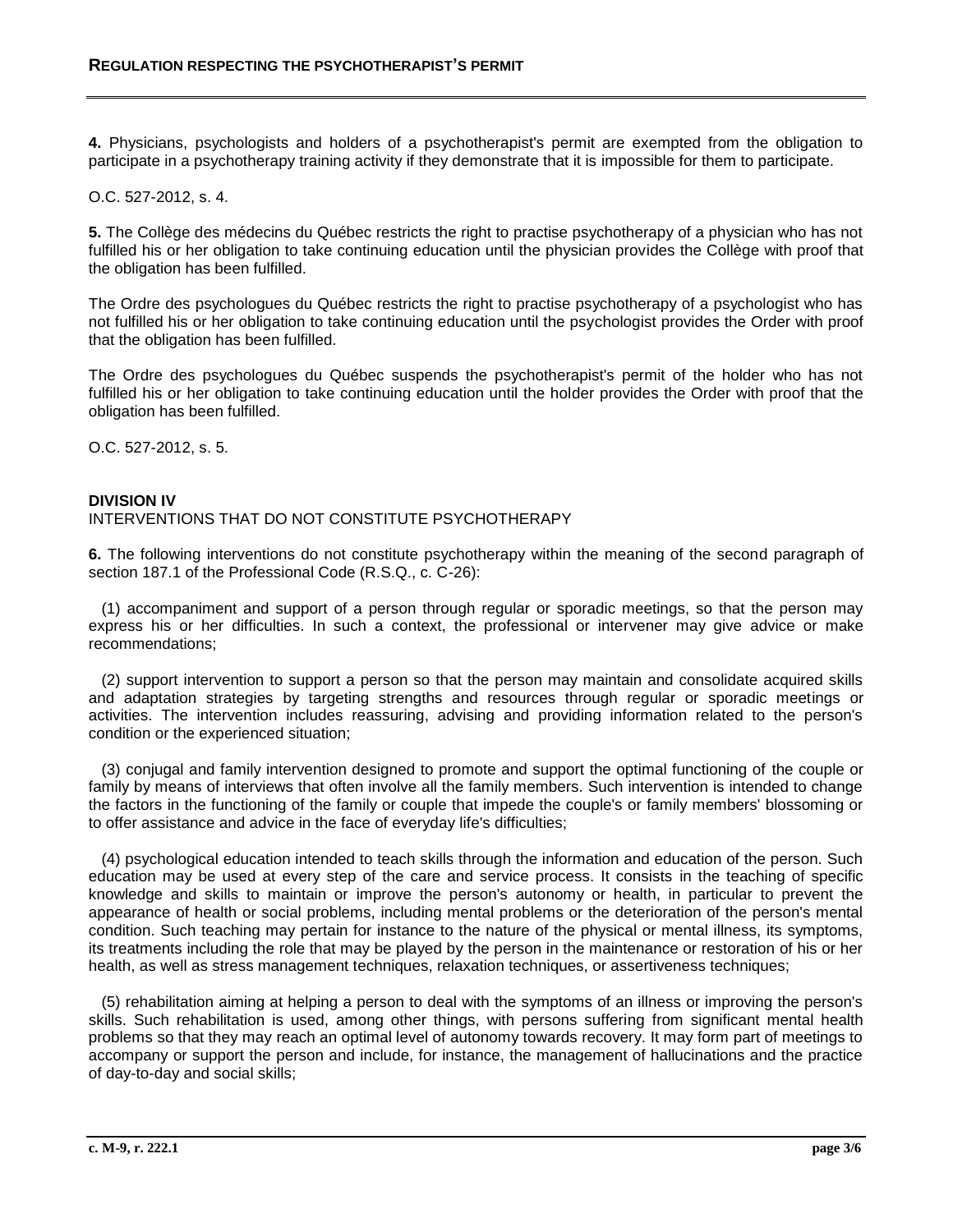(6) clinical follow-up that consists in meetings to update a disciplinary intervention plan. It is intended for persons who display behaviour problems or any other problem causing suffering or psychological distress, or health problems, including mental problems. It may involve the contribution of various professionals or interveners grouped in interdisciplinary or multidisciplinary teams. Such follow-up may be part of an intervention plan within the meaning of the Act respecting health services and social services (R.S.Q., c. S-4.2) or the Education Act (R.S.Q., c. I-13.3), take the form of meetings or interventions to accompany or support the person and also include psychological rehabilitation or education. It may also include the adjustment of pharmacotherapy;

 (7) coaching to update one's potential by developing talents, resources or skills in a person neither in distress nor in pain, but who expresses particular needs in terms of personal or professional achievements;

 (8) crisis intervention consisting in an immediate, short and directing intervention adjusted to the type of crisis, the characteristics of the person and of the person's surrounding. It is intended to stabilize the condition of the person or the person's environment in connection with the crisis situation. That type of intervention may involve exploring the situation and assessing possible consequences, for instance, the danger potential, suicidal risk or risk of decompensation, defusing, support, the teaching of adaptation strategies to deal with the experienced situation and orientation towards services or care more adapted to the needs.

O.C. 527-2012, s. 6.

# **DIVISION V**

TRANSITIONAL AND FINAL

*§1. Standards for the issue of the permit*

**7.** The board of directors of the Ordre professionnel des psychologues du Québec issues a psychotherapist's permit to a person who applies therefor within 2 years of the date of coming into force of section 187.1 of the Professional Code (R.S.Q., c. C-26) and who

 (1) holds a bachelor's degree in the field of mental health and human relations on the date of coming into force of section 187.1 of the Code;

 (2) has completed, in the 3 years preceding the date of coming into force of section 187.1 of the Code, 600 hours in psychotherapy in connection with at least 1 of the 4 theoretical models of intervention referred to in subparagraph *i* of the first paragraph of paragraph 2 of section 1;

 (3) has completed, in the 5 years preceding the date of coming into force of section 187.1 of the Code or in the year following that date, 90 hours of continuing education in psychotherapy in connection with at least 1 of the 4 theoretical models of intervention referred to in subparagraph *i* of the first paragraph of paragraph 2 of section 1; and

 (4) has completed, on the date of coming into force of section 187.1 of the Code, 50 hours of individual supervision pertaining to 200 hours of practice of psychotherapy in connection with at least 1 of the 4 theoretical models of intervention referred to in subparagraph *i* of the first paragraph of paragraph 2 of section 1.

O.C. 527-2012, s. 7.

**8.** The board of directors of the Ordre professionnel des psychothérapeutes du Québec issues a psychotherapist's permit to a person who applies therefor within 2 years of the date of coming into force of section 187.1 of the Professional Code (R.S.Q., c. C-26) and who, on the date of coming into force of section 187.1 of the Code,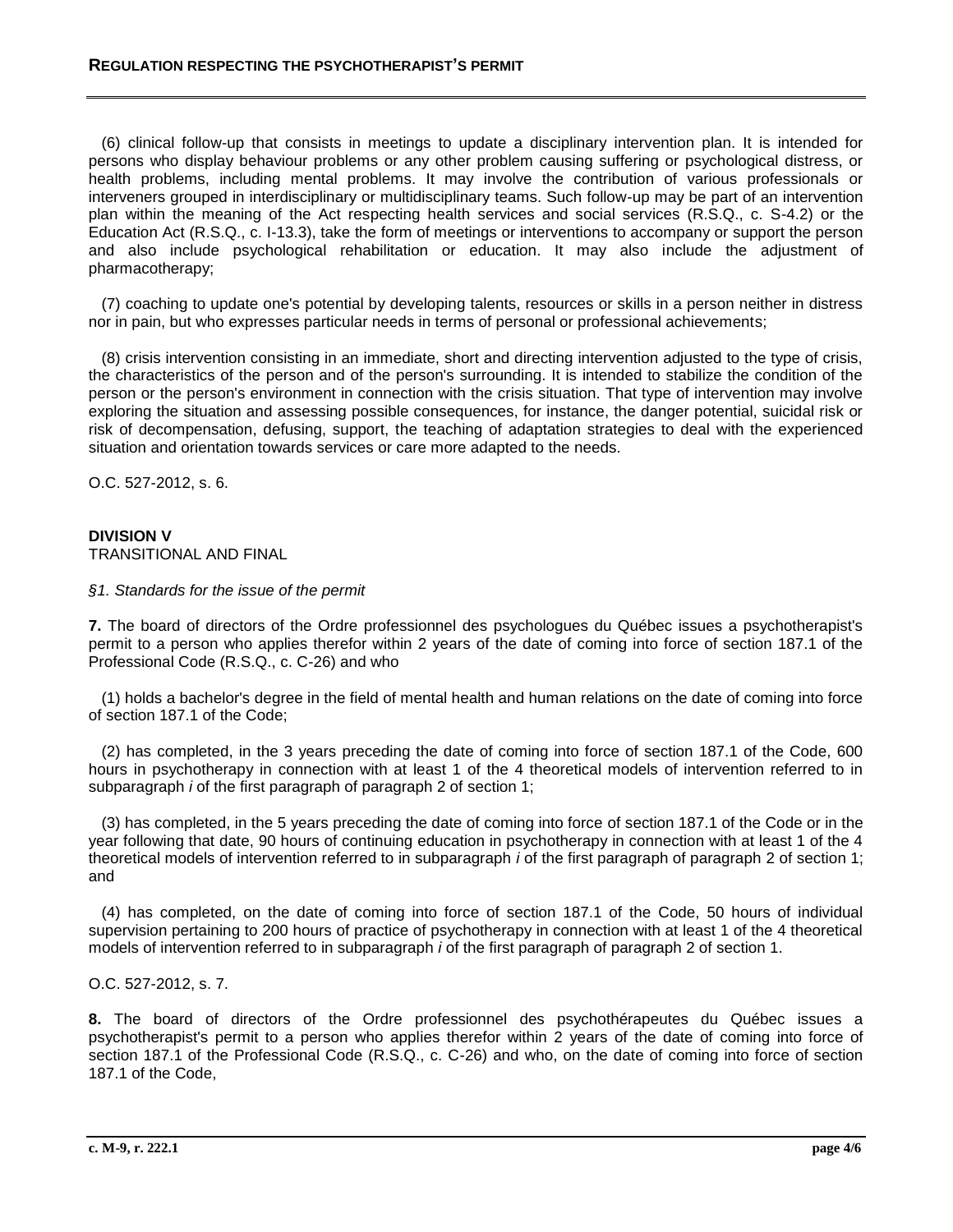(1) is a member of the Ordre professionnel des conseillers et conseillères d'orientation du Québec or of the Ordre professionnel des psychoéducateurs et psychoéducatrices du Québec and is accredited as a psychotherapist; or

 (2) is a member of the Canadian Psychoanalytic Society, the Association des psychothérapeutes psychanalytiques du Québec or the Société québécoise des psychothérapeutes professionnels and does not meet the conditions for the issue of a permit by one of the professional orders whose members may practise psychotherapy or, if the person meets those conditions, is a member of one of those orders.

O.C. 527-2012, s. 8.

**8.1.** The board of directors of the Ordre professionnel des psychologues du Québec issues a psychotherapist's permit to a person who applies therefor before 26 September 2015 and who, before the date of coming into force of section 187.1 of the Professional Code, holds a marriage and family therapist's permit issued by the Ordre des travailleurs sociaux et des thérapeutes conjugaux et familiaux du Québec.

A person who, on the date of coming into force of section 187.1 of the Code, is registered in a training program in marital and family therapy giving access to the marriage and family therapist's permit issued by the Ordre des travailleurs sociaux et des thérapeutes conjugaux et familiaux du Québec and who obtains a permit after that date is deemed to meet the condition set out in paragraph 1 of section 1.

O.C. 130-2015, s. 1.

**8.2.** The board of directors of the Ordre professionnel des psychologues du Québec issues a psychotherapist's permit to a holder of a permit issued by the Ordre professionnel des sexologues du Québec who applies therefor before 26 September 2015 and who, before the date of constitution of the Ordre professionnel des sexologues du Québec, has completed his or her master's studies in sexology at the Université du Québec à Montréal with a profile including theoretical and practical training in counseling or clinical sexology.

O.C. 130-2015, s. 1.

### *§2. Trainers and supervisors*

**9.** For the purposes of paragraph 2 of section 1, a person is also a trainer if, on the date of coming into force of section 187.1 of the Professional Code (R.S.Q., c. C-26), the person

 (1) is a member of a professional order whose members may practise psychotherapy or holds a psychotherapist's permit;

(2) has 5 years of clinical experience in at least 1 of the 4 theoretical models of intervention; and

(3) has taught for 1 year the theoretical knowledge of at least 1 of the 4 theoretical models of intervention.

O.C. 527-2012, s. 9.

**10.** For the purposes of paragraph 3 of section 1, supervision may also be exercised by a person who, on the date of coming into force of section 187.1 of the Professional Code (R.S.Q., c. C-26),

(1) is a physician or psychologist or holds a psychotherapist's permit;

(2) has 5 years of clinical experience in at least 1 of the 4 theoretical models of intervention; and

 (3) has supervised for 1 year the practice of psychotherapy in at least 1 of the 4 theoretical models of intervention.